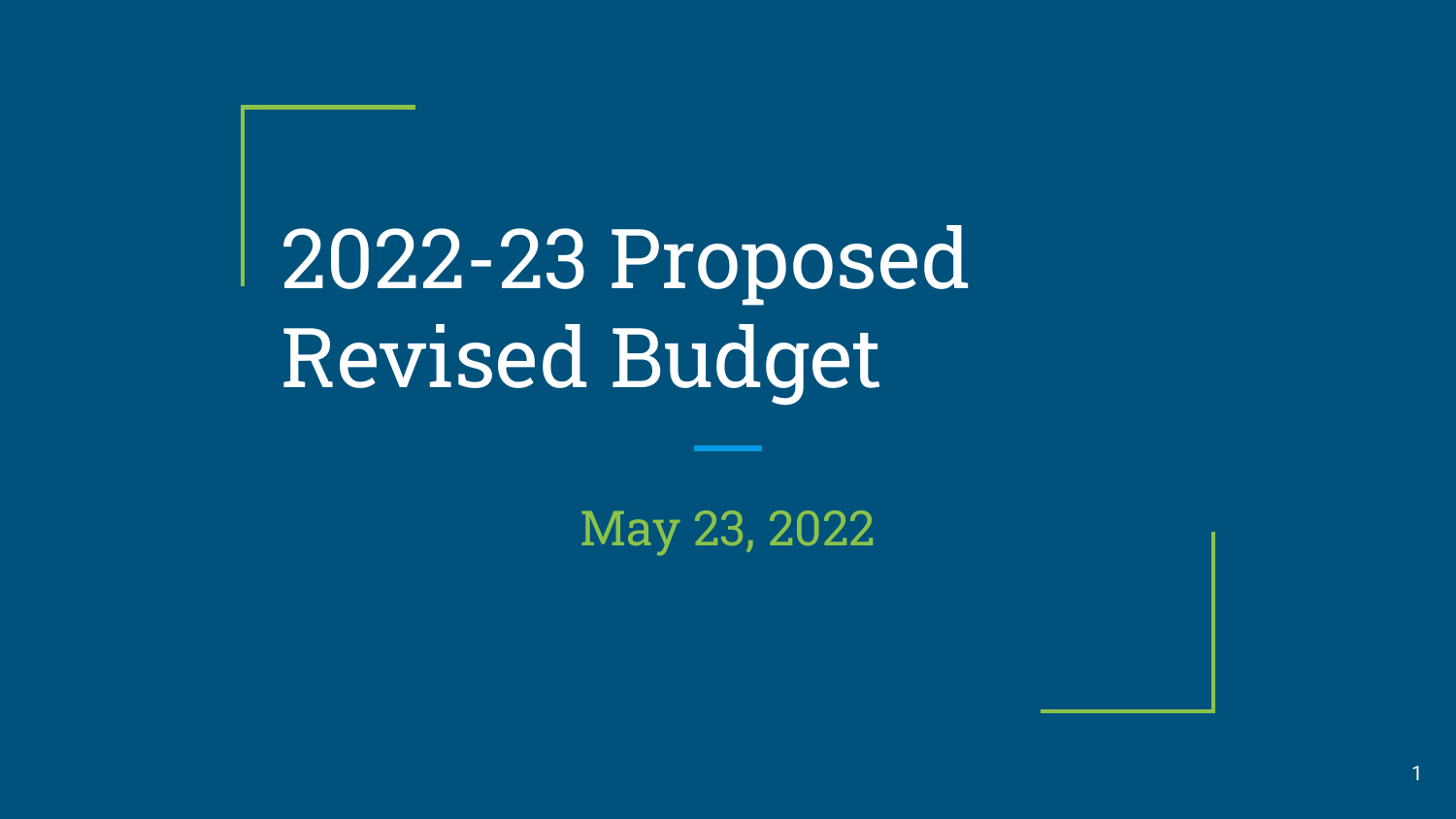### Two Budget Scenarios for Consideration

- I. Revised Budget Option 1 for BOE to Consider
	- A. Total Reductions  $-$  \$528,163 (\$55.8 million reduced to \$55.29 million)
	- B. Total Budget Change 5.68% reduced to 4.68%
	-
	- C.  $\%$  Tax Levy  $-3.10\%$  reduced to 1.92%
	-
	- D. Tax Rate  $-$  Negative \$0.38 reduced to Negative \$0.63
	-
	- E. Tax Rate Change  $-$  Negative 1.75% reduced to Negative 2.90%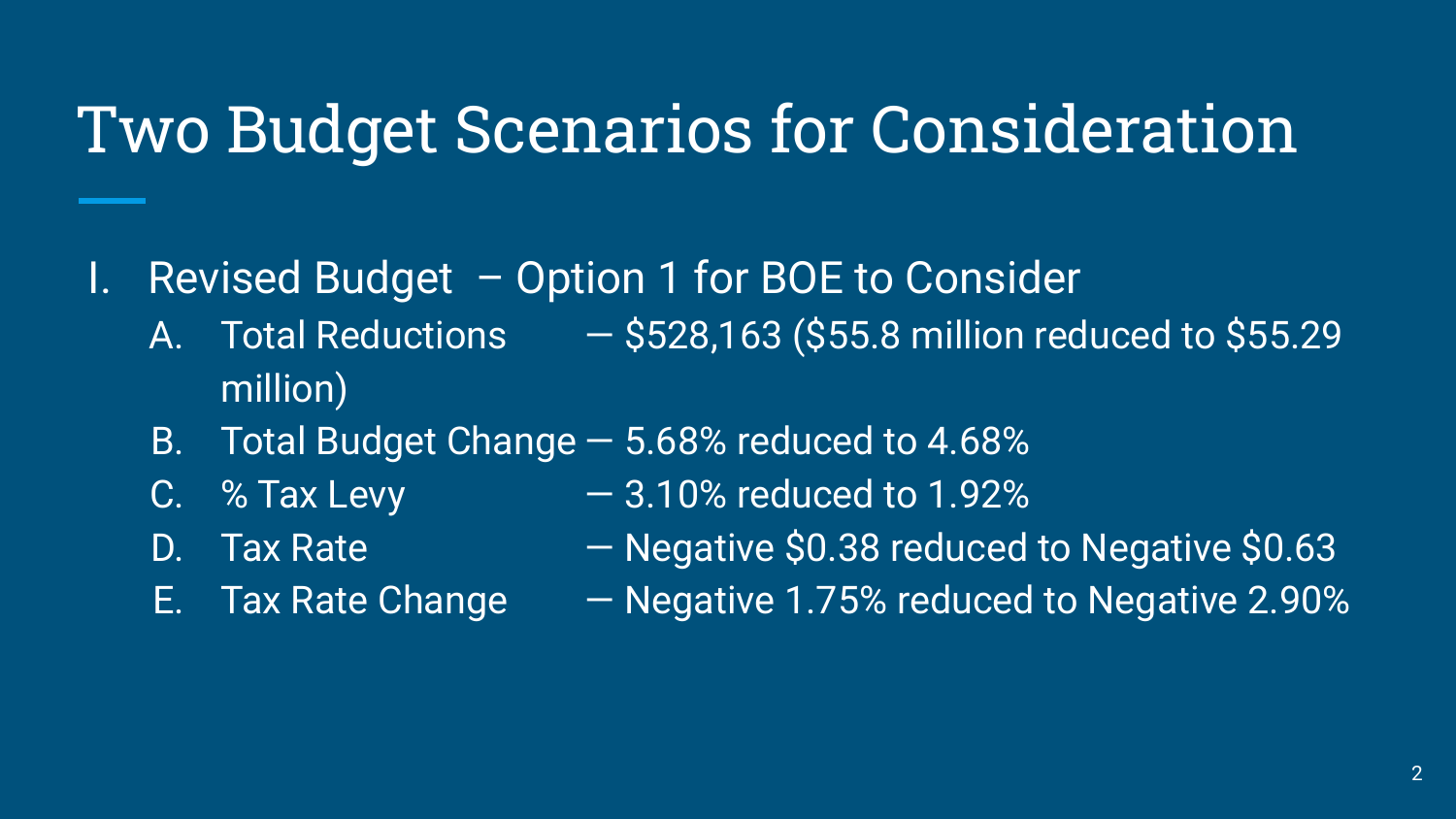#### Two Budget Scenarios for Consideration

#### II. Contingent Budget – Required to Present

- A. Total Reductions  $-$  \$1,382,972 (\$55.8 million reduced to \$54.43 million)
- B. Total Budget Change 5.68% reduced to 3.06%
- 
- 
- 
- C. % Tax Levy  $-3.10\%$  reduced to 0%
- D. Tax Rate  $-$  Negative \$0.38 reduced to Negative \$1.03
- E. Tax Rate Change  $-$  Negative 1.75% reduced to Negative 4.74%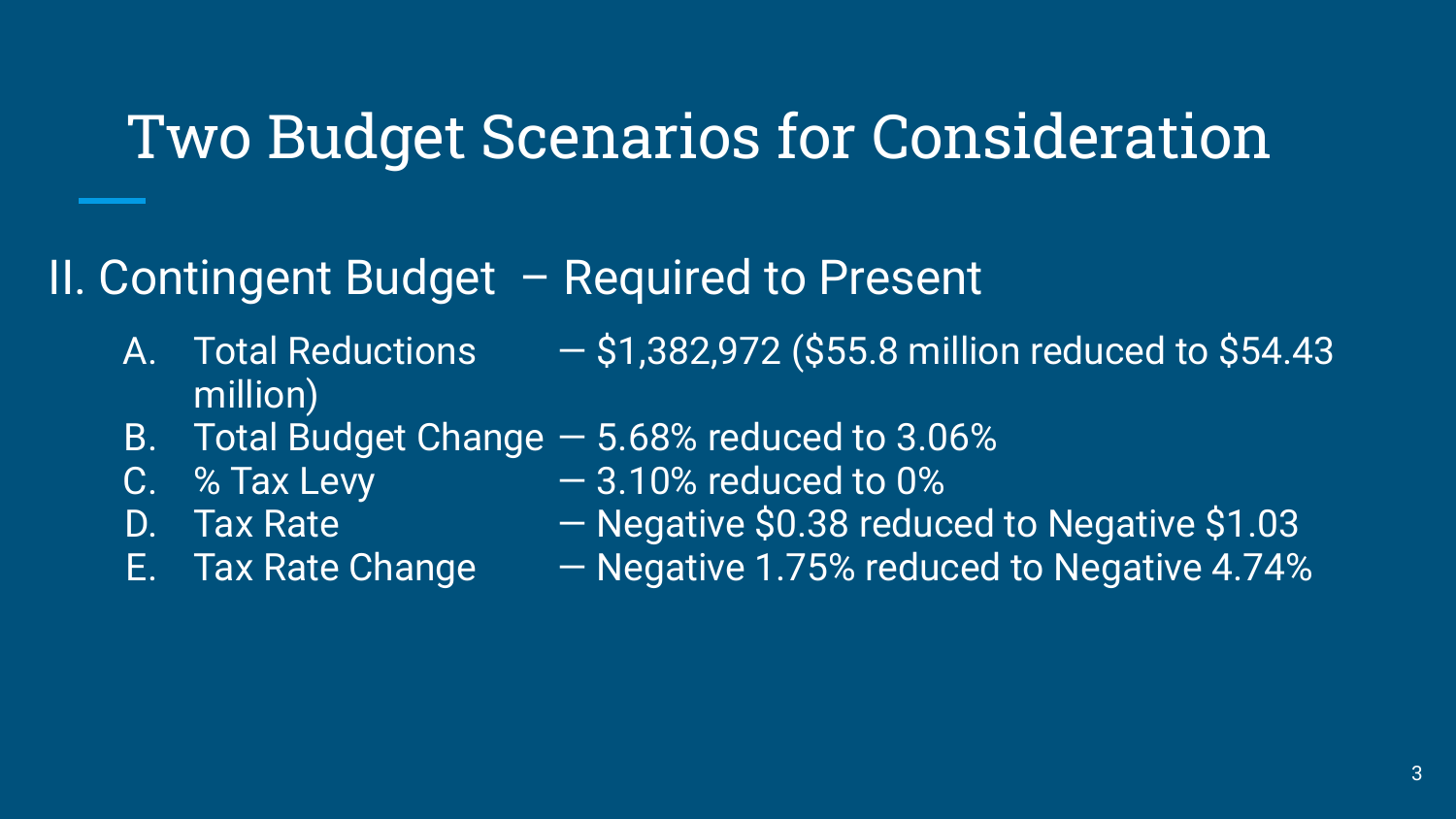#### Previous Budget Overview May 17, 2022

|                                           | <b>ADOPTED</b>  | <b>ESTIMATED</b>   | <b>PROPOSED</b>    |                      |          |  |  |  |
|-------------------------------------------|-----------------|--------------------|--------------------|----------------------|----------|--|--|--|
|                                           | <b>BUDGET</b>   | <b>END OF YEAR</b> | <b>BUDGET</b>      | <b>BUDGET</b>        |          |  |  |  |
| <b>APPROPRIATIONS</b>                     | 2021/22         | 2021/22            | 2022/23            | <b>CHANGE</b>        |          |  |  |  |
| <b>General Support</b>                    | \$4,820,931     | \$4,957,400        | \$5,106,256        | \$285,325            | 5.92%    |  |  |  |
| <b>Instruction</b>                        | \$32,853,290    | \$32,076,850       | \$34,291,674       | \$1,438,384          | 4.38%    |  |  |  |
| <b>Pupil Transportation</b>               | \$1,372,700     | \$1,450,500        | \$1,499,505        | \$126,805            | 9.24%    |  |  |  |
| <b>Undistributed</b>                      | \$13,776,990    | \$13,422,610       | \$14,924,283       | \$1,147,293          | 8.33%    |  |  |  |
| <b>TOTAL</b>                              | \$52,823,911    | \$51.907.360       | \$55,821,718       | \$2,997,807          |          |  |  |  |
| <b>% BUDGET CHANGE</b>                    |                 |                    |                    | 5.68%                |          |  |  |  |
|                                           | <b>ADOPTED</b>  | <b>ESTIMATED</b>   | <b>PROPOSED</b>    |                      |          |  |  |  |
|                                           | <b>BUDGET</b>   | <b>END OF YEAR</b> | <b>BUDGET</b>      | <b>BUDGET</b>        |          |  |  |  |
| <b>REVENUES</b>                           | 2021/22         | 2021/22            | 2022/23            | <b>CHANGE</b>        |          |  |  |  |
| <b>State Aid</b>                          | \$5,708,311     | \$5,825,000        | \$6,403,146        | \$694.835 12.17%     |          |  |  |  |
| <b>Misc. Receipts</b>                     | \$1,275,000     | \$2,350,000        | \$1,675,000        | \$400,000 31.37%     |          |  |  |  |
| <b>Appropriated Balance</b>               | \$534,843       | \$534,843          | \$854,843          | \$320,000 59.83%     |          |  |  |  |
| <b>Retirement Reserve</b>                 | \$650,000       | \$650,000          | \$850,000          | \$200,000 30.77%     |          |  |  |  |
| <b>Reserve for Tax Certiorari</b>         | \$100,000       | \$100,000          | \$100,000          | \$0                  | $0.00\%$ |  |  |  |
| <b>Property Taxes</b>                     | \$44,555,757    | \$44,555,757       | \$45,938,729       | \$1,382,972          | 3.10%    |  |  |  |
| <b>Total Receipts</b>                     | \$52,823,911    | \$54,015,600       | \$55,821,718       | \$2,997,807          | 5.68%    |  |  |  |
| <b>% TAX LEVY CHANGE</b>                  |                 |                    |                    | 3.10%                |          |  |  |  |
| <b>Assessed Valuation</b>                 | \$2,051,718,310 |                    | $$2,154,060,446$ * | \$102,342,136        |          |  |  |  |
| <b>Tax Rate</b><br><b>Tax Rate Change</b> | \$21.71         |                    | \$21.33            | $-$0.38$<br>$-1.75%$ |          |  |  |  |
| *Assessed valuation is subject to change. |                 |                    |                    |                      |          |  |  |  |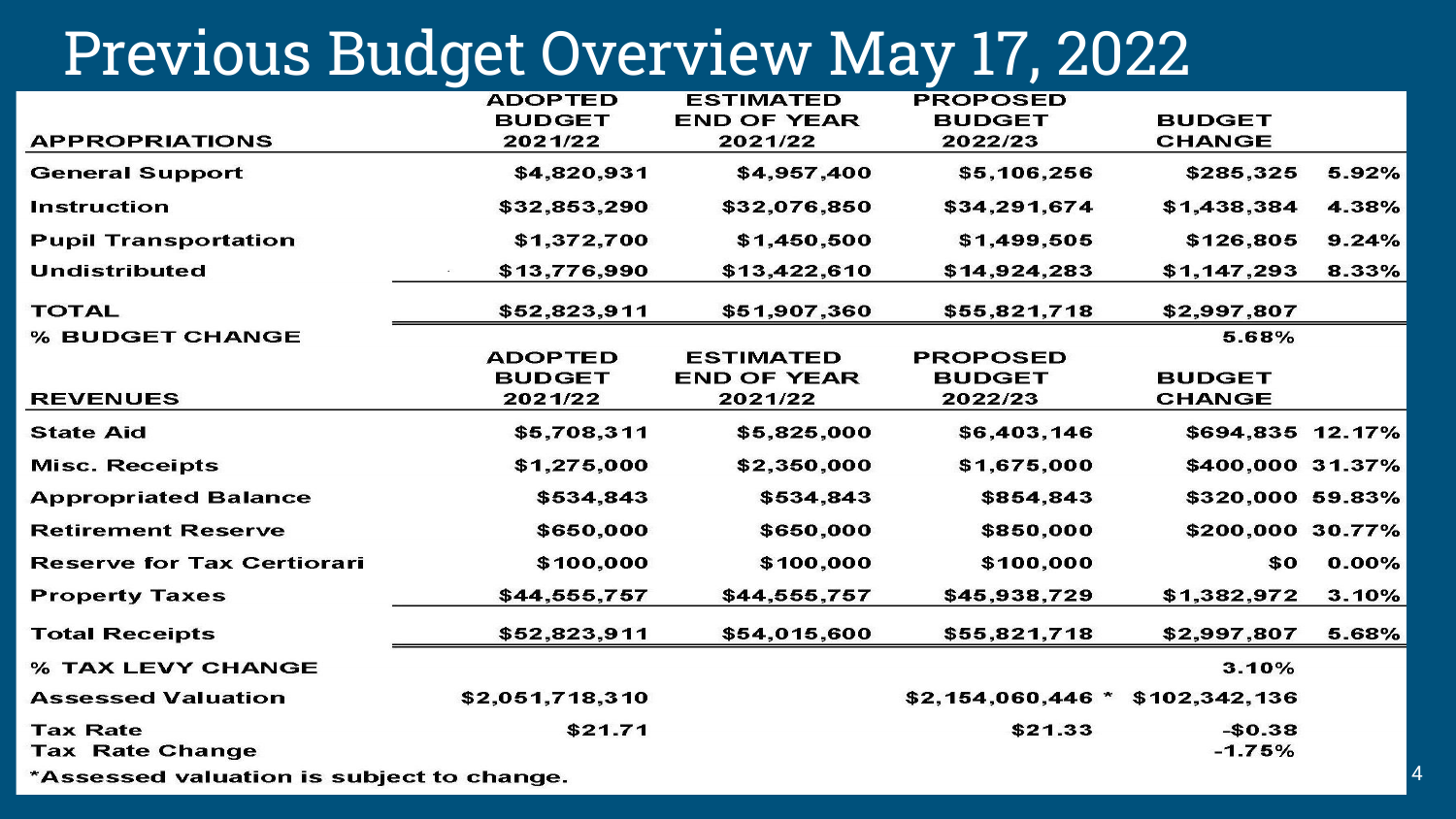#### Proposed Revised Budget Summary May 23, 2022

| <b>ADOPTED</b>  | <b>ESTIMATED</b>   | <b>PROPOSED</b> |                      |                                                                                                    |
|-----------------|--------------------|-----------------|----------------------|----------------------------------------------------------------------------------------------------|
| <b>BUDGET</b>   | <b>END OF YEAR</b> | <b>BUDGET</b>   | <b>BUDGET</b>        |                                                                                                    |
| 2021/22         | 2021/22            | 2022/23         | <b>CHANGE</b>        |                                                                                                    |
| \$4,820,931     | \$5,017,900        | \$5,042,356     | \$221,425            | 4.59%                                                                                              |
| \$32,853,290    | \$32,056,457       | \$33,857,411    | \$1,004,121          | 3.06%                                                                                              |
| \$1,372,700     | \$1,450,500        | \$1,499,505     | \$126,805            | 9.24%                                                                                              |
| \$13,776,990    | \$13,372,610       | \$14,894,283    | \$1,117,293          | 8.11%                                                                                              |
| \$52,823,911    | \$51,897,467       | \$55,293,555    | \$2,469,644          |                                                                                                    |
|                 |                    |                 | 4.68%                |                                                                                                    |
| <b>ADOPTED</b>  | <b>ESTIMATED</b>   | <b>PROPOSED</b> |                      |                                                                                                    |
| <b>BUDGET</b>   | <b>END OF YEAR</b> | <b>BUDGET</b>   | <b>BUDGET</b>        |                                                                                                    |
| 2021/22         | 2021/22            | 2022/23         | <b>CHANGE</b>        |                                                                                                    |
| \$5,708,311     | \$5,825,000        | \$6,403,146     |                      |                                                                                                    |
| \$1,275,000     | \$2,350,000        | \$1,675,000     |                      |                                                                                                    |
| \$534,843       | \$534.843          | \$854,843       |                      |                                                                                                    |
| \$650,000       | \$650,000          | \$850,000       |                      |                                                                                                    |
| \$100,000       | \$100,000          | \$100,000       | \$0                  | $0.00\%$                                                                                           |
| \$44,555,757    | \$44,555,757       | \$45,410,566    | \$854,809            | 1.92%                                                                                              |
| \$52,823,911    | \$54,015,600       | \$55,293,555    | \$2,469,644          | 4.68%                                                                                              |
|                 |                    |                 | 1.92%                |                                                                                                    |
| \$2,051,718,310 |                    |                 | \$102,342,136        |                                                                                                    |
| \$21.71         |                    | \$21.08         | $-$0.63$<br>$-2.90%$ |                                                                                                    |
|                 |                    |                 |                      | \$694,835 12.17%<br>\$400,000 31.37%<br>\$320,000 59.83%<br>\$200,000 30.77%<br>$$2,154,060,446$ * |

\*Assessed valuation is subject to change.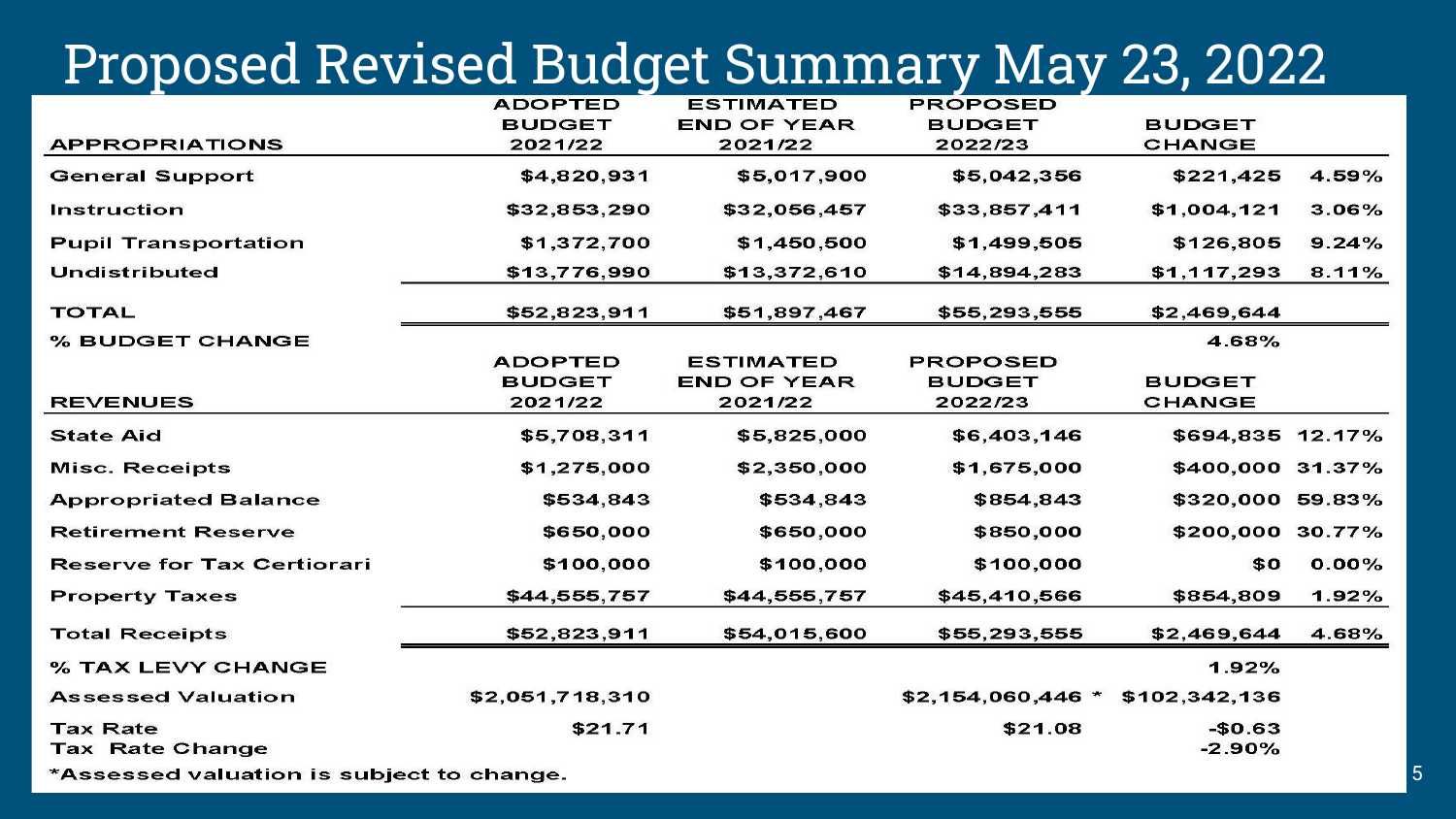#### Summary of Reductions

● Curriculum Development, Instructional Expenses and Professional Learning – \$360,257

● Facilities and Maintenance – \$82,500

● Governance, Supervision & Management – \$85,406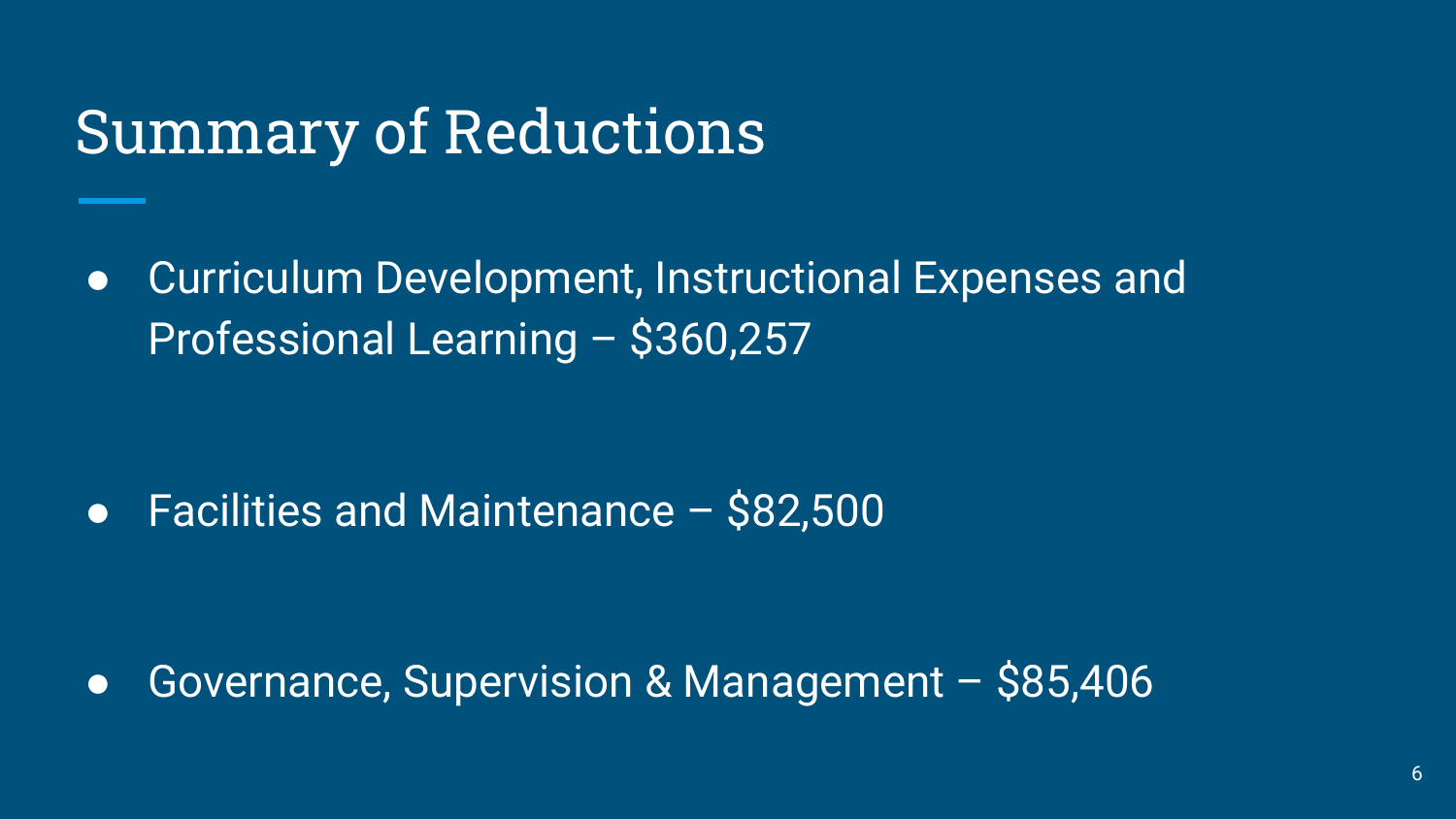#### List of Budget Reductions and Modifications - Budget Code Order

- Reduce Contractual Services BOE and Supplies \$2,100
- Reduce Central Administration Costs \$7,500
- Reduce Finance \$5,000
- Reduce Personnel \$1,000
- Reduce P/R \$10,000
- Reduce Overtime Custodial \$10,000
- Reduce Custodial Equipment \$2,500
- Reduce Architects and Contractual \$20,000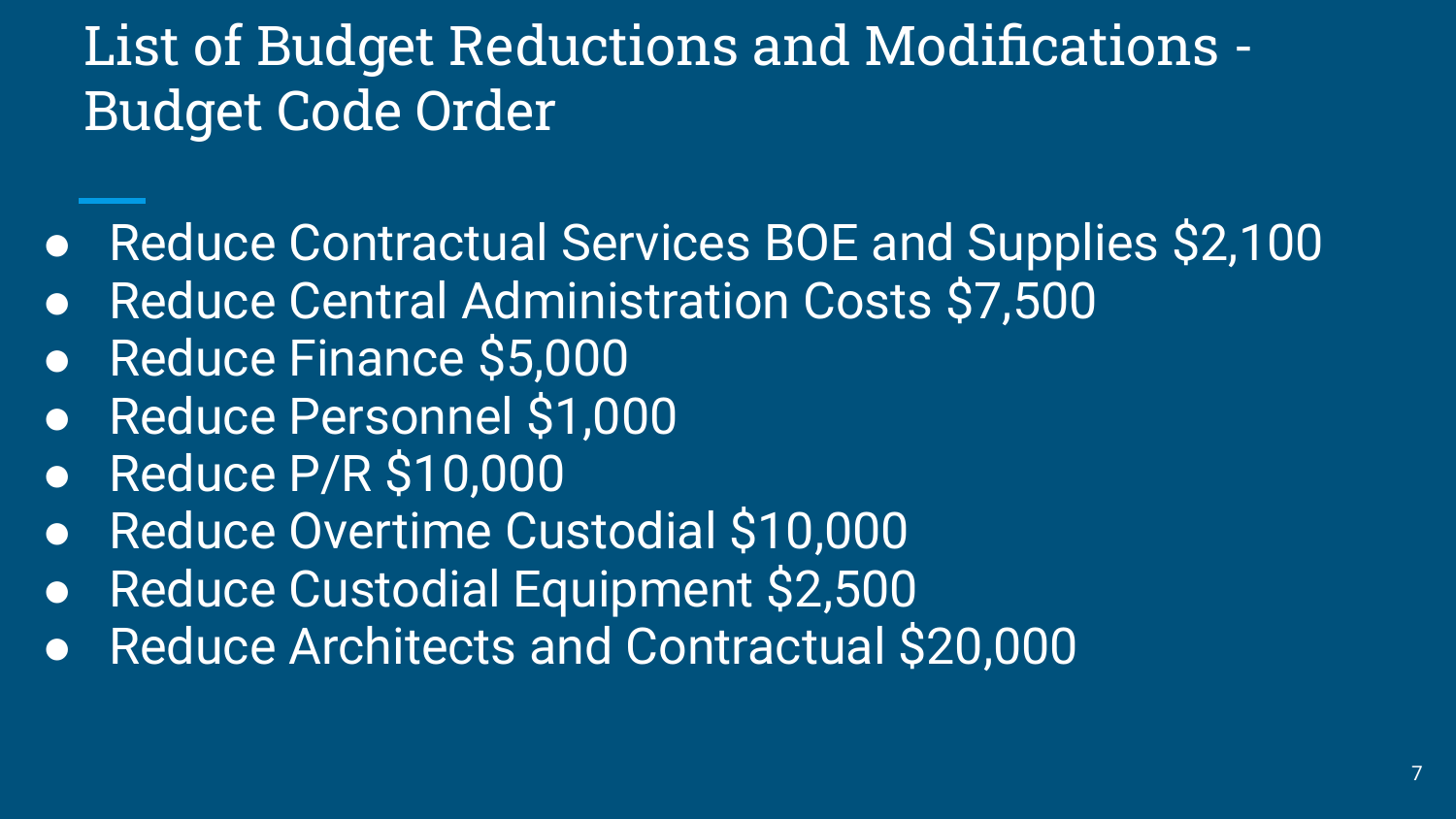# List of Budget Reductions and Modifications - Budget Code Order

- Reduce Special Items \$3,800
- Reduce Curriculum Development \$5,500
- **Supervision Reductions Clerical Subs, Supplies and Contractual** \$36,006
- Reduce Subs, Coverage, Curriculum, Meeting and Staff Development \$105,000
- Reduce Furniture \$20,000
- Reduce Portrait of Hastings Learner/Strategic Planning \$20,000
- Reduce Supt. Conference, Staff Development, OE Evaluator, Contractual \$68,688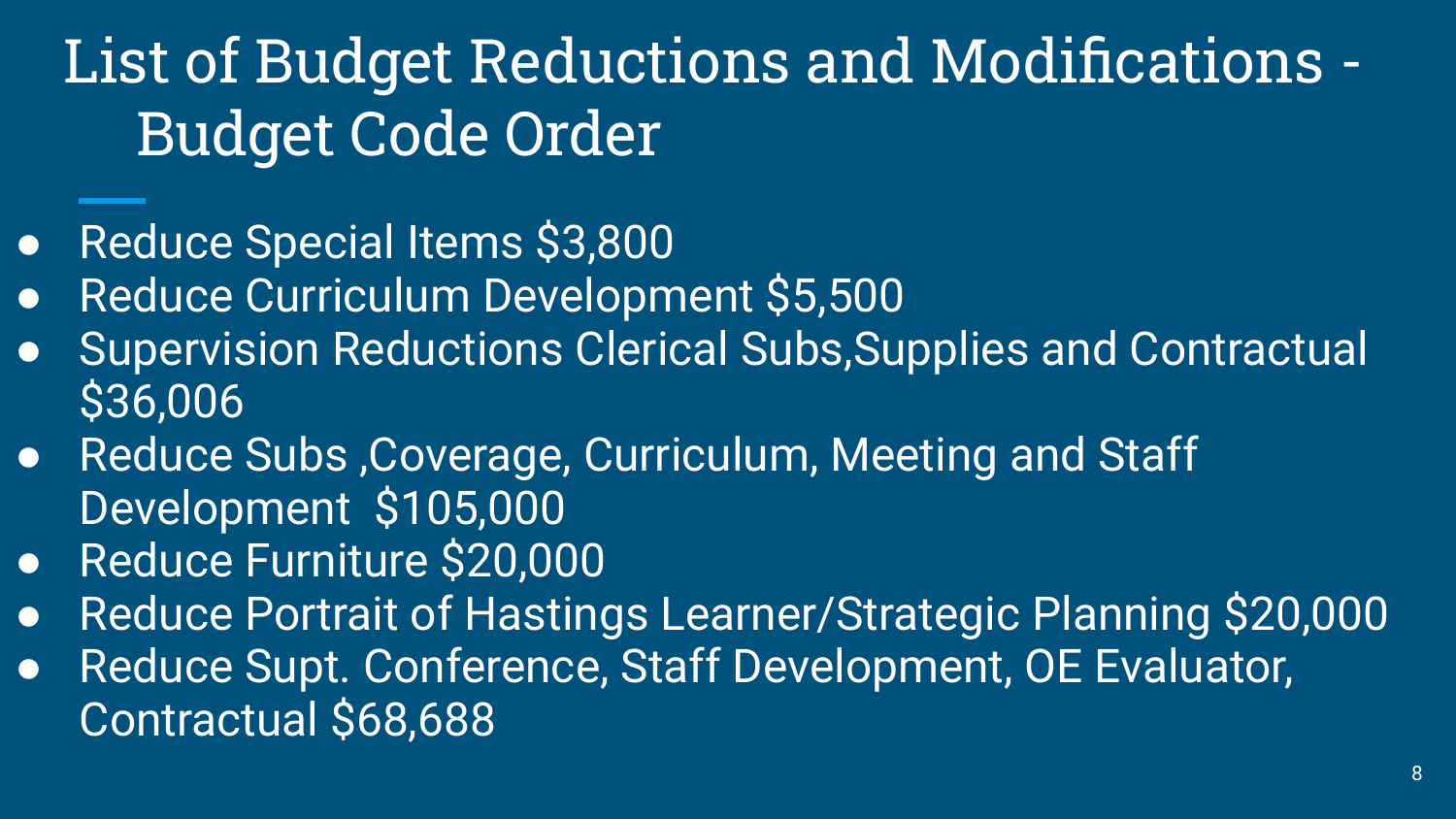#### List of Budget Reductions and Modifications - Budget Code Order

- Reduce Gravity Goldberg \$20,000
- **Reduce BOCES Staff Development including Project** Slice, Project Based Learning \$60,172
- Reduce Hillside Library \$20,000
- Reduce Tech Softwares, Web Management \$34,000
- Reduce Guidance Clerical and Contractual \$28,500
- Reduce Health Contractual \$2,000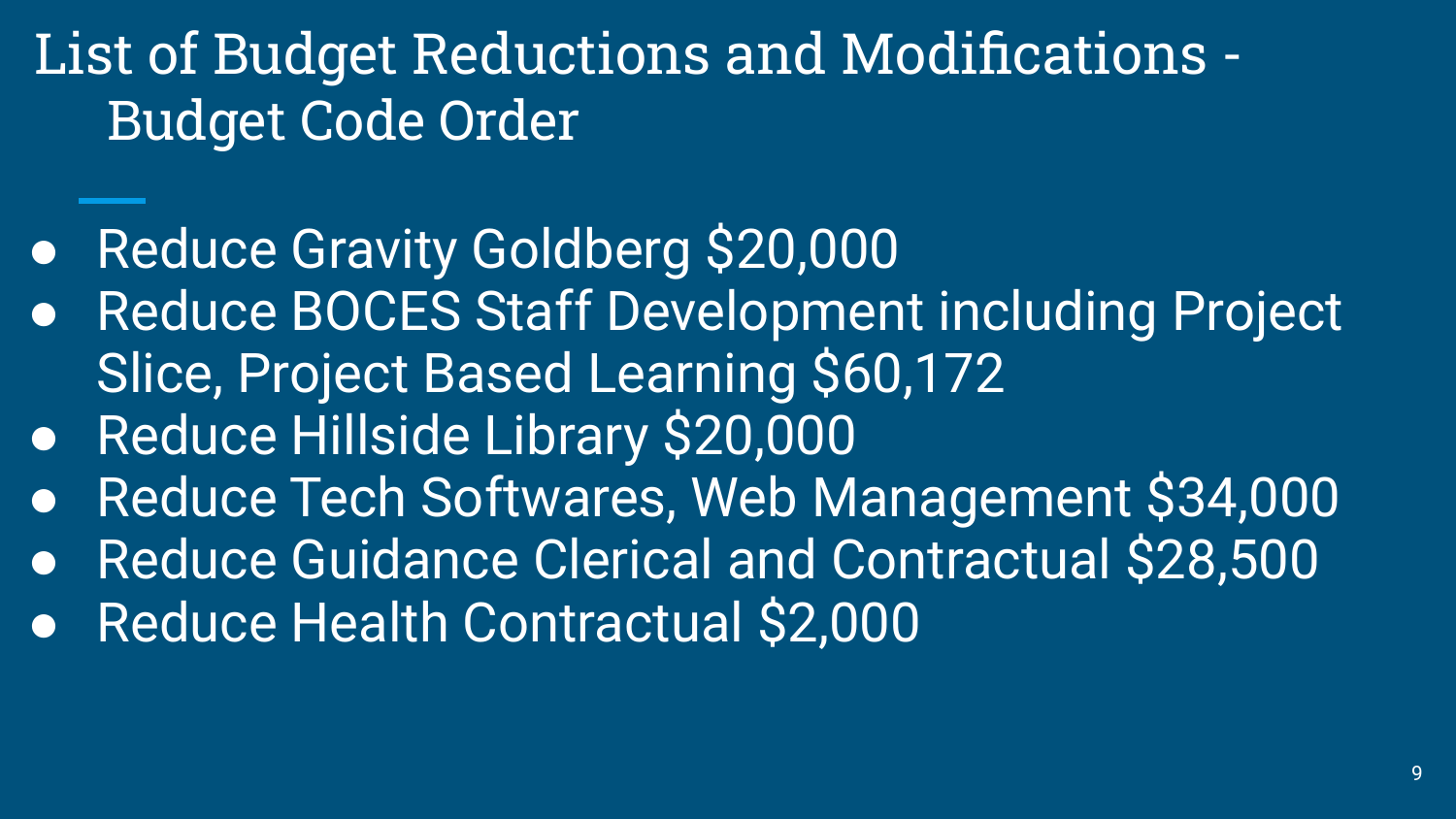### List of Budget Reductions and Modifications - Budget Code Order

- Reduce Co-Curricular \$20,000
- Reduce Athletics Supplies, Contractual & Equipment \$16,397
- Reduce Interfund Transfer \$30,000
- Eliminate proposed Second Assistant Director Reinstate Special Education teacher on assignment- **PLUS \$30,000**

#### **Total Proposed Reductions \$528,163**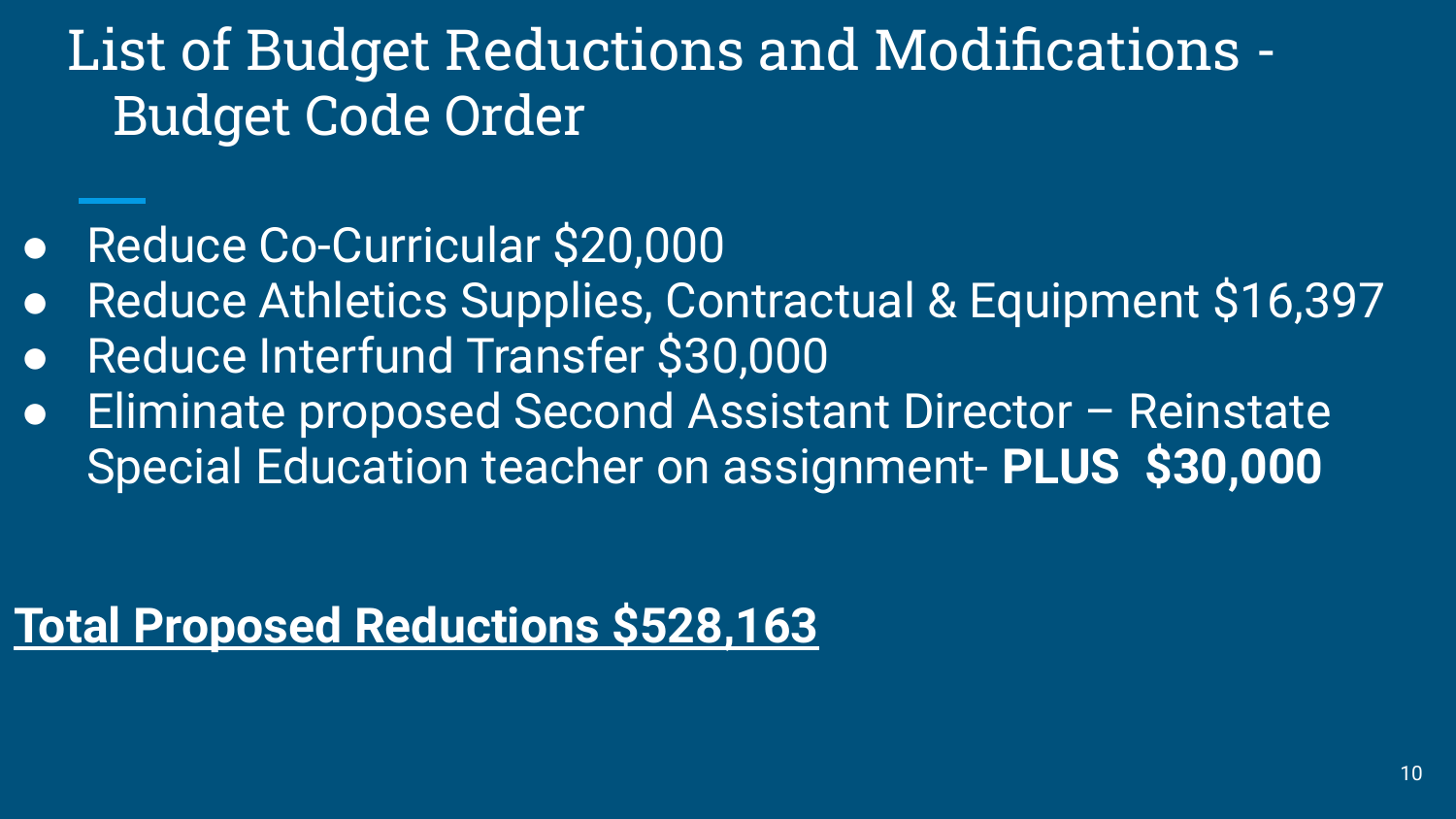## Things to Consider

- Additional Special Education Placements
- Enrollments
- Union Settlements
- **•** Utility Costs
- Transportation CPI Increase
- Fuel for buses
- Special Education Settlements
- Unanticipated Expenses
- Reduced Levy, may have a negative impact moving forward
- 23/24 School year, Drop off of \$450k per year in additional aid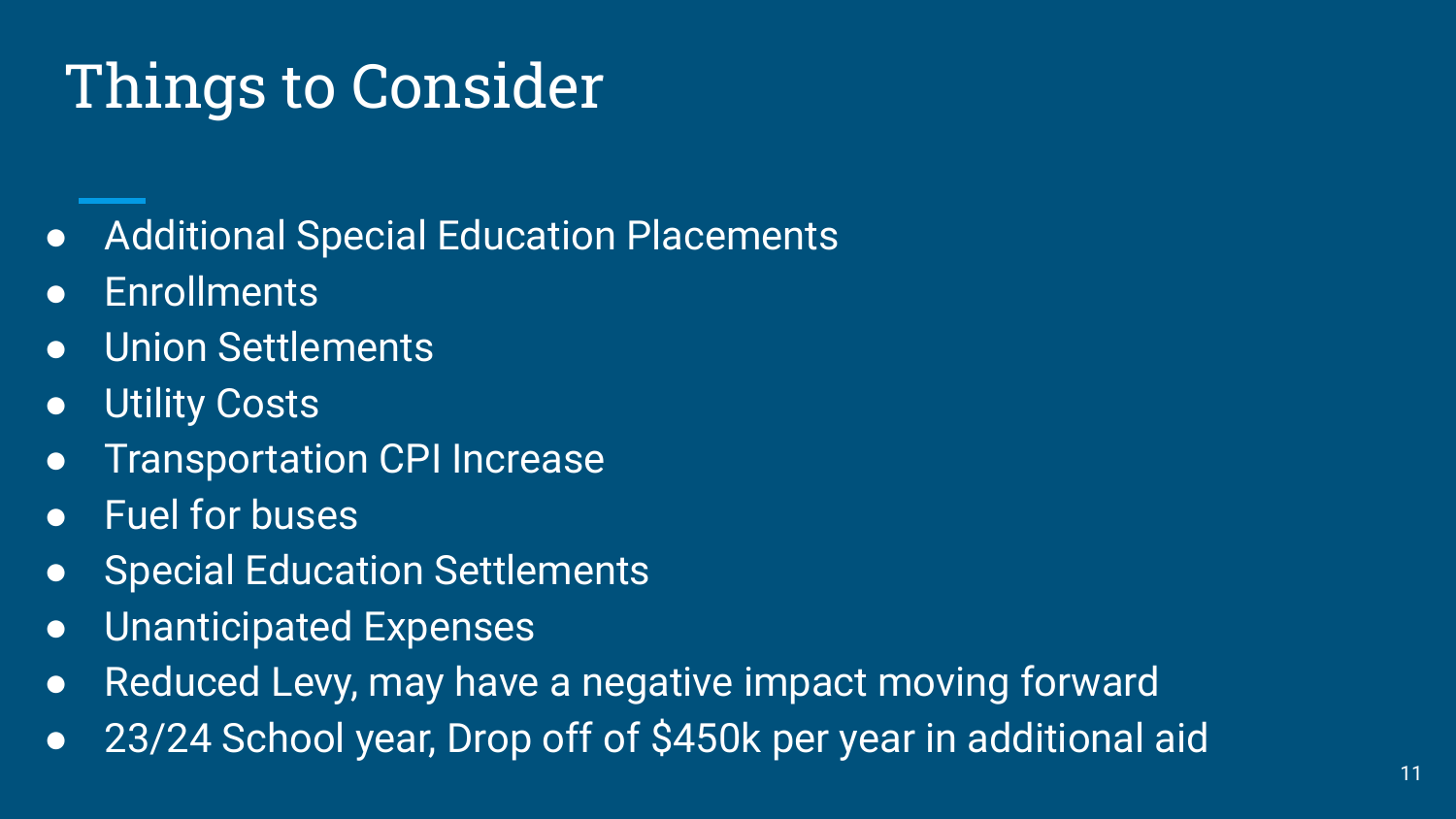### Contingent Budget

- No increase over the prior year's tax levy
- The BOE determines which appropriations constitute ordinary contingent expenses.
- The administrative component of a Contingency Budget must not exceed the lesser of the percent the administrative component compromised in the prior year's budget (exclusive of the capital component) or the percent the administrative component comprised in the last defeated budget (exclusive of the capital component).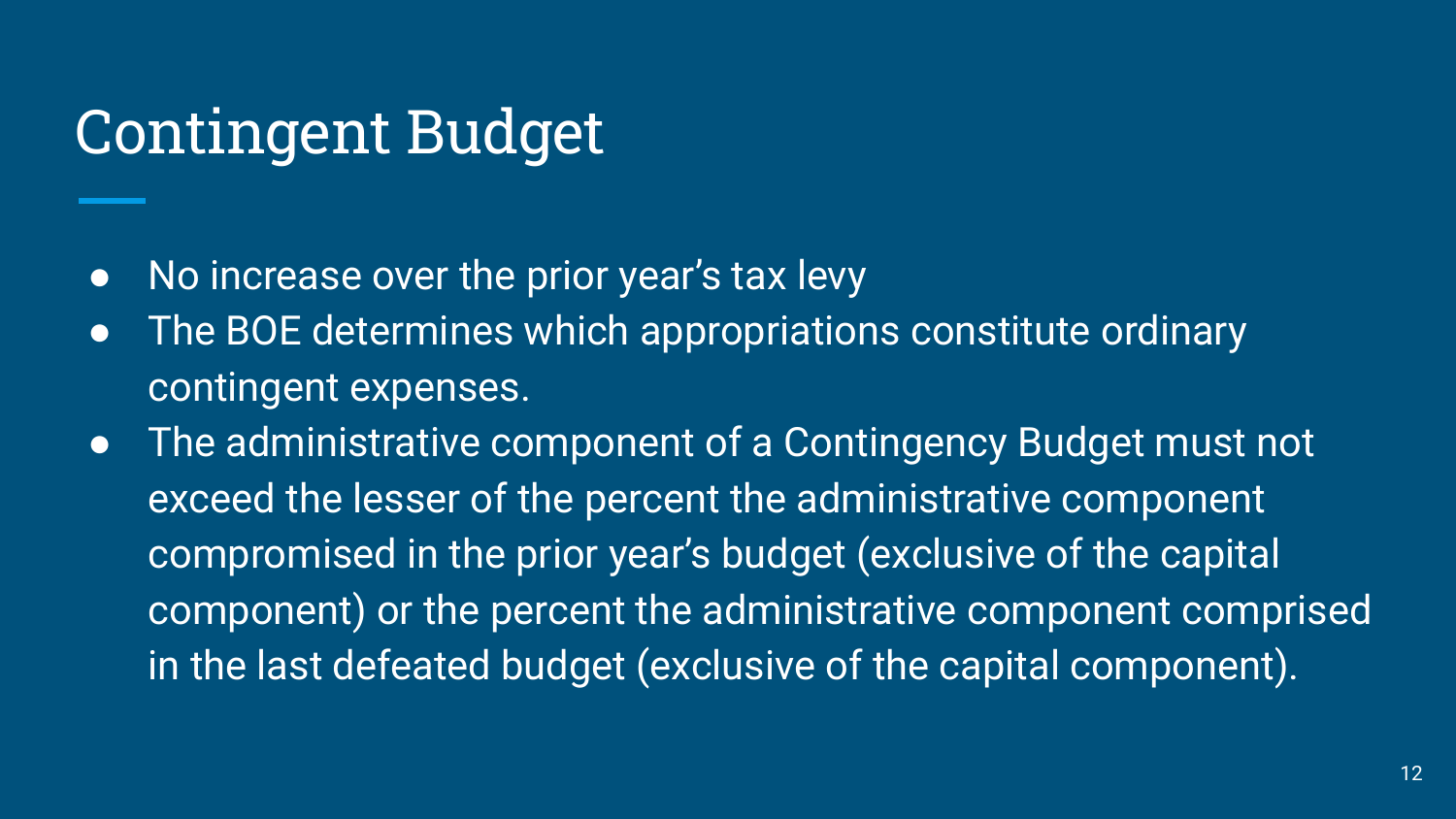#### Contingent Budget Reductions-Additional \$854,809

- Reduce **\$766,000** in staff positions (Staff will be notified this week about possible reductions)
	- Detailed listing of positions will be shared at next meeting
- Reduce Public Relations Position \$110,000
- Reduce Portrait of a Graduate \$25,000
- Eliminate Equipment \$15,000